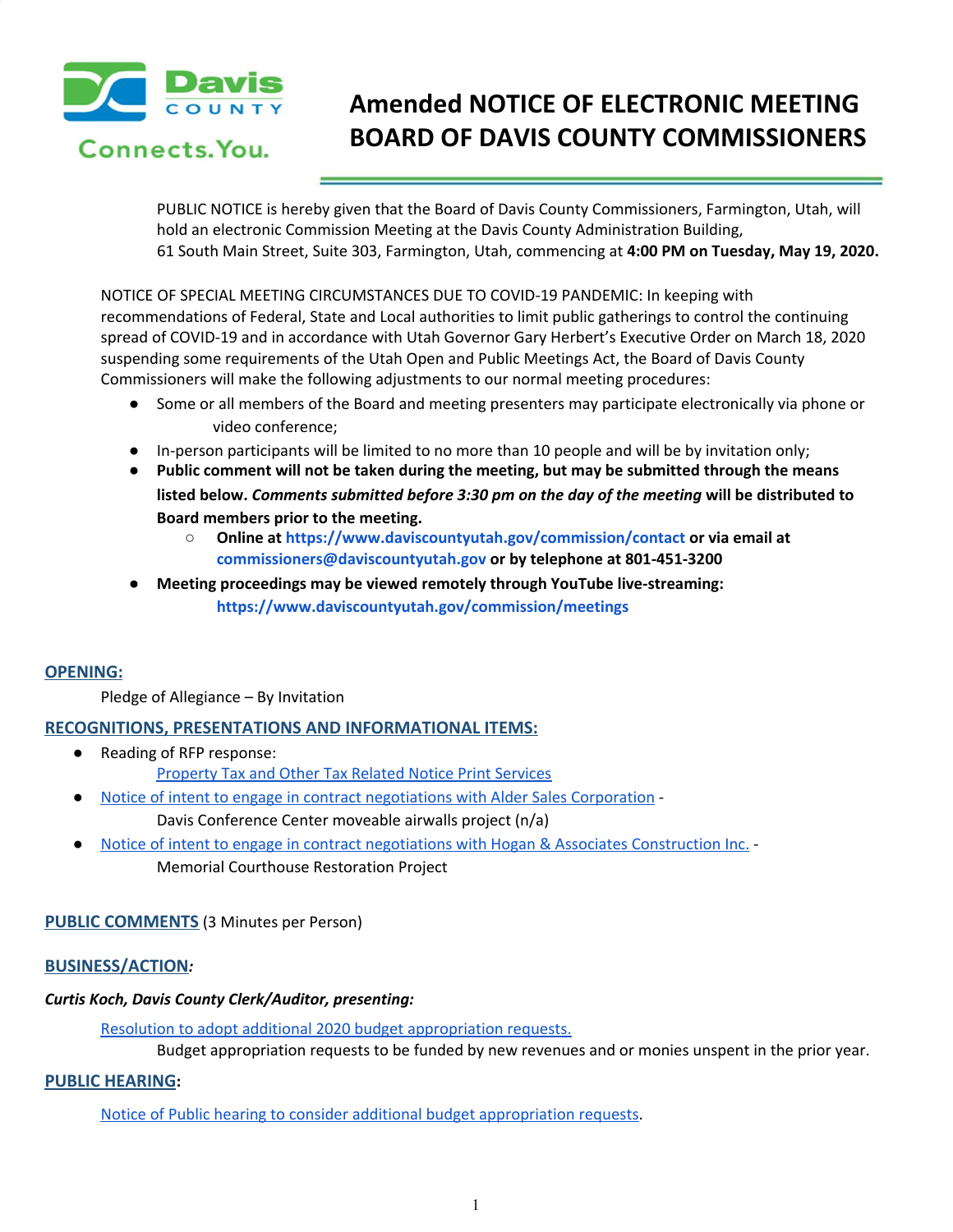- 1. [Agreement](https://drive.google.com/file/d/1zN6cs98-e1SIo1KCqYBl1xNDQMLue2ER/view?usp=drivesdk) with TBCx, LLC building commissioning services for the Memorial Courthouse restoration (payable)
- 2. Ratify letter of intent with [CenturyLink](https://drive.google.com/file/d/1dn-nurAAgTD_TiTWoKkjq3cNSsSTok49/view?usp=drivesdk) relocation of the telecom utility on the new Clearfield Branch Library sit[e](https://drive.google.com/file/d/1dn-nurAAgTD_TiTWoKkjq3cNSsSTok49/view?usp=drivesdk) (payable)
- 3. Grant [Application](https://drive.google.com/file/d/1iTKEj4ATAw01Sxm6IFbq8GM5rV5dgHuW/view?usp=drivesdk) to Utah Attorney General's Office FY 2020-2021 Utah ICAC (Internet Crimes Against Children) Task Force funds (receivable)
- 4. Adoption of Davis County Citizen [Participation](https://drive.google.com/file/d/10sicnCWJgZVdOJ_zXfaqEQ87MYCTObvA/view?usp=drivesdk) Plan for the Co[m](https://drive.google.com/file/d/10sicnCWJgZVdOJ_zXfaqEQ87MYCTObvA/view?usp=drivesdk)munity Development Block Grant (CDBG) Program
- 5. Request approval of [reappointments](https://drive.google.com/file/d/1WmQ5wTnU3U1ZzZg31_C4jLOj8k8dl6Nv/view?usp=drivesdk) of Dr. Gary Alexander and Mayor Randy Lewis to the Davis Count[y](https://drive.google.com/file/d/1WmQ5wTnU3U1ZzZg31_C4jLOj8k8dl6Nv/view?usp=drivesdk) Board of Health
- 6. [Amendment](https://drive.google.com/file/d/1edFMEm7jfpag2v5EeD42kamw5AAyHN44/view?usp=drivesdk) with Utah Dept. of Human Services, Div. of Aging & Adult Services increase funding in Support Services, Nutrition Services, State General Funds, Caregiver & Ombudsman (receivable)
- 7. Agreement with [Nationwide](https://drive.google.com/file/d/1KU_bUaKfx0hMzZrPyRdpM8MHmvG-fdId/view?usp=drivesdk) Expos rental space for Farmington Spring Home Show (receivable)
- 8. Agreement with USA [Gymnastics](https://drive.google.com/file/d/13ZxM3y_qNl9x1sKpUTxXXpP-Fsz2z7Uu/view?usp=drivesdk) rental space for state trampoline and tumbling competition to be held in January 2021 at the Legacy Events Center (receivable)
- 9. Agreement with USA [Gymnastics](https://drive.google.com/file/d/1JsU3d4ftvHHnQErlv09mGUiVEmPqxTqO/view?usp=drivesdk) rental space for state trampoline and tumbling competitions to be held in February 2021 at the Legacy Events Center (receivable)
- 10. Agreement with USA [Gymnastics](https://drive.google.com/file/d/10nDqBcy7zYlD8fx1ax5TGMv32V3ORP49/view?usp=drivesdk) rental space for state trampoline and tumbling competitions to be held in March 2021 at the Legacy Events Center (receivable)
- 11. [Agreement](https://drive.google.com/file/d/1G07f6zYcOzeXUVYRIL8TisQGMn6BhLlu/view?usp=drivesdk) with USA Wrestling Utah rental space for the Turkey Tussle Regional Wrestling Tournament in November 2020 at the Legacy Events Center (receivable)
- 12. [Agreement](https://drive.google.com/file/d/1bdTZRg28oGN--INTXuLFzbPhXkH6UTlj/view?usp=drivesdk) with USA Wrestling Utah rental space for the Recreation League State Wrestling Tournament in December 2020 at the Legacy Events Center (receivable)
- 13. [Agreement](https://drive.google.com/file/d/1H8kJSbLXVxirMxMNo9IT4h_yFBqIoH1n/view?usp=drivesdk) with Utah Avalanche rental space for Mayor's Cup Soccer Tournament the Legacy Events Center (receivable)
- 14. Training [reimbursement](https://drive.google.com/file/d/1z4RmKlTovewEnCkImtQQaq8Oo0DRqM6A/view?usp=drivesdk) agreement with Jonathan James Carver for basic corrections academy (receivable)
- 15. Ratify [agreement](https://drive.google.com/file/d/1-azTPKdZ0hvOuIIW6TKwjfBkNUa6FUvB/view?usp=drivesdk) with Salt Lake County for no-touch forehead thermometers for COVID-19 emergency response  $(n/a)$
- 16. [Agreement](https://drive.google.com/file/d/1ZIgtuP8B1kPf5gSq9jzrTR16ArcmCUGs/view?usp=drivesdk) with Fairfield Inn accommodations for displaced individuals requiring isolation due to exposure or potential exposure to COVID-19 (payable)
- 17. Memorandum of [Understanding](https://drive.google.com/file/d/1DeAZHwgHu6rqUirYTkgS4T315hEuEGb9/view?usp=drivesdk) with AMRC-Davis Behavioral Health use of facility for alternate site quarantine due to COVID-19 (n/a)
- 18. Memorandum of [Understanding](https://drive.google.com/file/d/1ntDigoN_tMY64GPTCqd4DhGd2TIJUFwu/view?usp=drivesdk) with North Davis Fire District use of Fire Station 41 in West Point as a quarantine and/or isolation facility for first responders due to COVID-19 (n/a)
- 19. Agreement with Sumsion [Construction](https://drive.google.com/file/d/18fm7Q6VnF7gdvr_RsbraNq2QrpYcX42S/view?usp=drivesdk) L.C. DBA Eckles Paving asphalt crackseal and patch roadway in affecte[d](https://drive.google.com/file/d/18fm7Q6VnF7gdvr_RsbraNq2QrpYcX42S/view?usp=drivesdk) areas of Justice Center (payabl[e\)](https://drive.google.com/file/d/18fm7Q6VnF7gdvr_RsbraNq2QrpYcX42S/view?usp=drivesdk)
- 20. Grant [application](https://drive.google.com/file/d/1cXUa0zCf_fhHy10rPtLNuuawBUb4leVg/view?usp=drivesdk) to Bureau of Justice Assistance Coronavirus Emergency Supplemental Funding Program Solicitation FY2020 Formula Grant Solicitation (receivable)
- 21. [Agreement](https://drive.google.com/file/d/17wkgWoKK28t3OXm28BidyUiQ3fYecQNE/view?usp=drivesdk) with University of Utah donation of 1,000 Naloxone kits for distribution by the Davis County Sheriff's Office (receivable[\)](https://drive.google.com/file/d/17wkgWoKK28t3OXm28BidyUiQ3fYecQNE/view?usp=drivesdk)

### **BOARD OF EQUALIZATION:**

Property Tax Register

### **CONSENT ITEMS:**

- Check Registers
- Indigent Hardship Register
- Commission Meeting Minutes: April 21, [2020](https://drive.google.com/file/d/1oXhhI1oMBlOf_A8srGz3hcaDIc1wHQFo/view?usp=drivesdk) and April 28, [2020](https://drive.google.com/file/d/1M3Sd4ydC6I1gxeVjojJkz53nvaq5CDDc/view?usp=drivesdk)